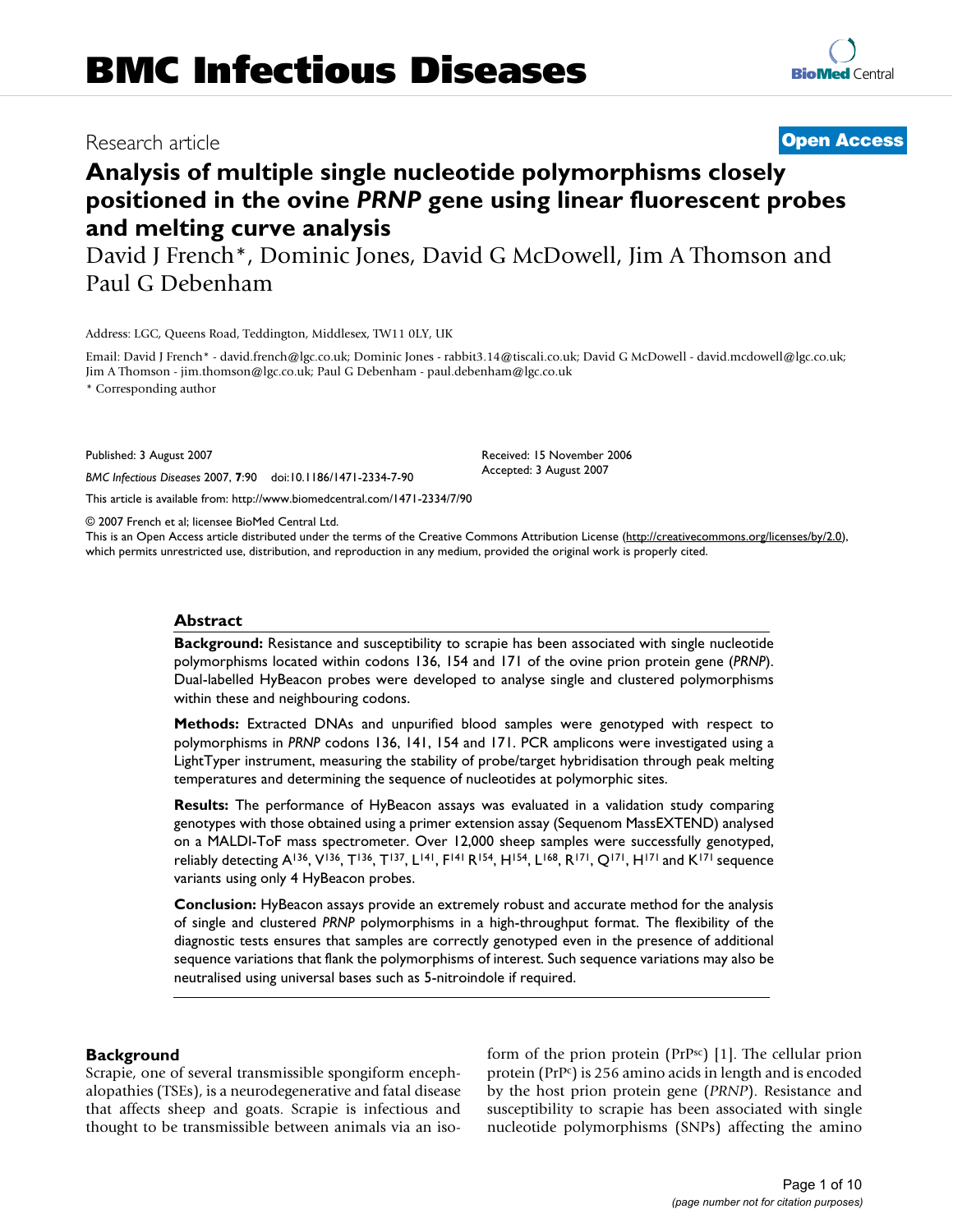acids specified by codons 136, 154 and 171 of the *PRNP* gene [2,3]. Five common alleles have been identified, commonly referred to by the single letter amino acid codes for these three codons (i.e. ARR, ARQ, VRQ, AHQ and ARH) [4]. TRQ and ARK alleles have also been described, arising from additional SNPs in codons 136 and 171 respectively [5,6]. Certain prion protein genotypes confer resistance to scrapie and selective breeding programmes have sought to increase the number of sheep that are genetically resistant and eventually eradicate the disease from sheep flocks [7] particularly via national screening programmes within Europe. In addition to classical scrapie, cases of atypical scrapie have recently been identified and linked to a polymorphism within codon 141 [8,9]. Genotypes such as ARR/ARR that are considered to be genetically resistant to classical scrapie appear to be susceptible to atypical scrapie infection [10-12].

Direct sequencing accurately genotypes samples with respect to SNPs in codons 136, 154 and 171 and will reliably identify any additional polymorphisms in neighbouring codons. However, genotyping technologies such as sequencing and restriction fragment length polymorphism (RFLP) analysis do not lend themselves to highthroughput analysis of large numbers of samples. Highthroughput genotyping technologies benefit significantly from automated methods involving robotics and LIMS (laboratory information management systems) to track samples throughout the process. The analysis of large numbers of ovine samples has been performed using techniques such as fluorescent primer extension [13,14], ARMS (amplification refractory mutation system) [15] and MALDI-ToF (matrix assisted laser desorption ionisation time of flight) mass spectrometry [16]. Such technologies require multiple technical steps that are both timeconsuming and costly. In contrast, homogeneous assays are performed in a single tube and typically reduce handson time and thereby the overall cost of the test. Homogeneous detection technologies frequently utilise the sequence specific hybridisation of fluorescent oligonucleotides and an associated property, such as the exonuclease dependent degradation of hydrolysis probes (also known as TaqMan), to monitor the real-time amplification of specific DNA sequences. Variations in probe hybridisation stability are exploited to differentiate closely related target sequences, such as *PRNP* polymorphisms [17].

Additional nucleotide polymorphisms have been identified in codons neighbouring 136, 154 and 171, with sheep possessing alleles such as AT137RQ, AR143RQ, AC151RQ, ARL168Q and ARQE175 [18]. Whilst these haplotypes are relatively rare, the additional polymorphisms may compromise *PRNP* genotyping using primer extension and real-time PCR technologies since they will destabilise the hybridisation process and potentially cause miscalls.

We have developed homogeneous high-throughput diagnostic tests, employing the fluorescent HyBeacon® probe technology [19,20], to reliably genotype sheep with respect to polymorphisms within codons 136, 154 and 171 polymorphisms in a background of neighbouring and potentially interfering SNPs and mutations. Analysis of the leucine/phenylalanine polymorphism within codon 141 [9] is also described.

Probes are included in PCR assays and emit greater amounts of fluorescence when hybridised to complementary target sequences than when single-stranded. Following amplification, the presence and identity of target sequences is determined by melting curve analysis. Duallabelled probes, possessing two fluorescent dye labels attached to internal nucleotides, exhibit considerably larger signal-to-noise ratios and melting peaks compared with single-labelled probes of identical sequence [21]. The stability and melting temperature of hybridised probes depends on the degree of homology between HyBeacons and their target sequences. Increasing the reaction temperature above the melting temperature (Tm) of the HyBeacon causes probe/target duplexes to dissociate and the amount of fluorescence emission to decrease. Sequences differing by as little as a single nucleotide may be detected and differentiated on the basis of melting peak Tm. Furthermore, multiple polymorphisms may be analysed using a single probe, enabling the presence of additional polymorphisms flanking *PRNP* codons 136, 141, 154 and 171 to be detected through distinct shifts in probe Tm. The analysis of extracted DNA and unpurified sheep blood samples is described here.

## **Methods**

## *HyBeacon probes*

The probes employed for the analysis of *PRNP* polymorphisms were synthesised by ATDBio Ltd (Southampton, UK) and were each labelled using two fluorescein dT monomers (Glen Research, Virginia, USA). Polymorphisms within codons 136, 154, 171 and 141 were investigated using the dual-labelled HyBeacons detailed in table 1.

#### *DNA extraction from sheep blood samples*

8918 purified DNA samples were analysed using the HyBeacon method, comparing 136, 154 and 171 codon data with homogeneous MassEXTEND™ (hME) and MALDI-ToF (Sequenom, Hamburg, Germany) results obtained from the same sample set. The 141C3 probe was evaluated using a further 400 DNA samples, again comparing genotype calls with MALDI-ToF data. EDTA-blood samples were aspirated from sealed vacutainers (BD,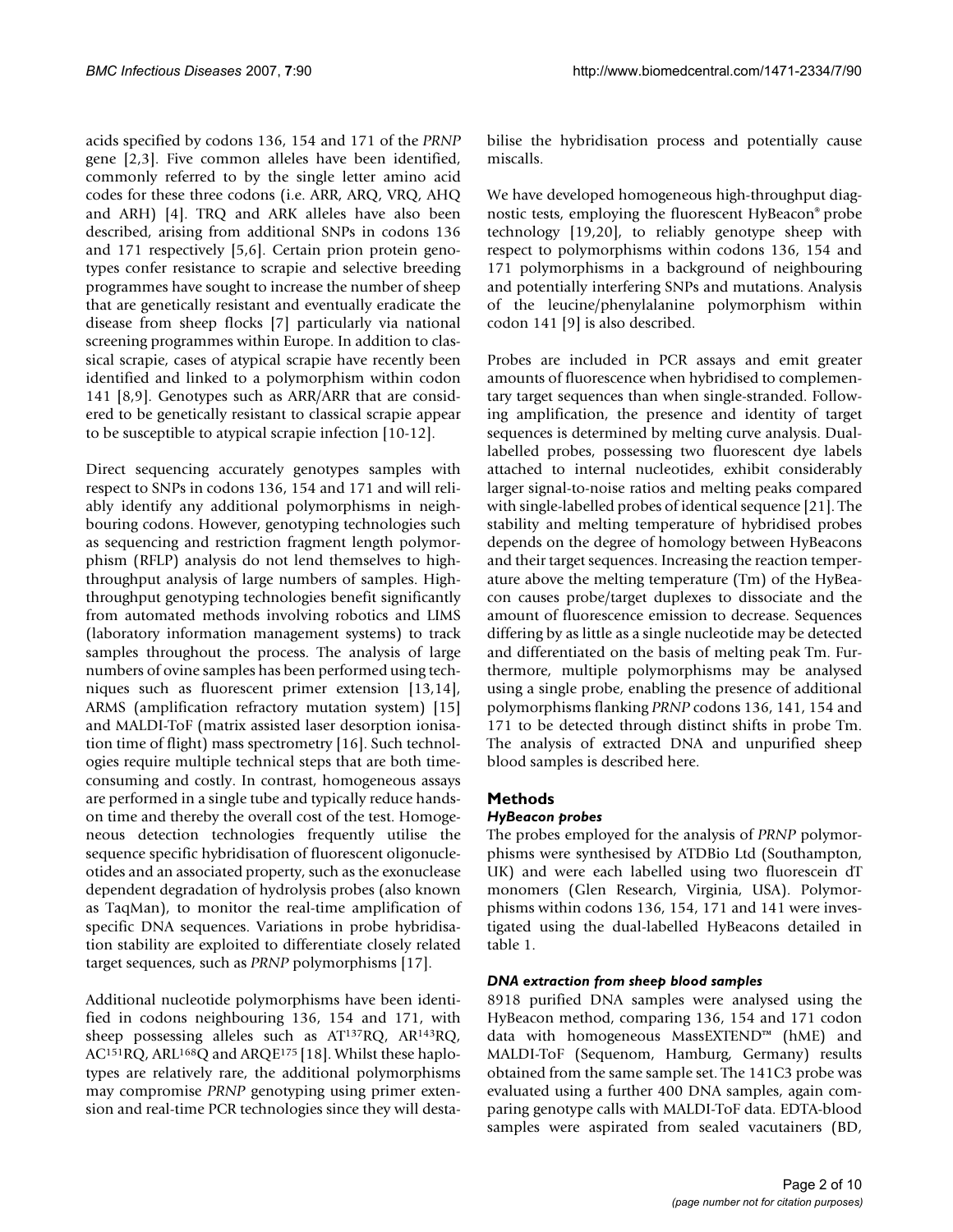| <b>Primer/Probe</b>     | Sequence $(5'-3')$           |
|-------------------------|------------------------------|
| 136F2 forward primer    | <b>GCAGCTGGAGCAGTGGTAGG</b>  |
| 171R2 reverse primer    | <b>GATGTTGACACAGTCATGCAC</b> |
| 136A2 probe             | GGGAAGFGCCAFGAGCAGGC3        |
| 154H <sub>2</sub> probe | GACCGFTACTAFCATGAAAACATG3    |
| 171R6 probe             | CAGTGGAFCGGTAFAGTAAC5AGAA3   |
| 141C3 probe             | GAGCAGGCCTCTFATAC5FTTTGG3    |

F and 3 represent fluorescein dT and 3' phosphate respectively. Common SNPs within codons 136, 141, 154 and 171 are underlined. 5 represents the universal base 5-nitroindol employed to neutralise polymorphisms within codons 143 and 175.

Oxford, UK), transferring 50μl to 96 square well blocks (QIAGEN, Crawley, UK) using a Tecan Genesis RSP 150 robot (Tecan, Berkshire, UK). Blood samples were transferred to 91 plate wells, leaving 5 wells available for positive and negative controls. DNA extraction was performed using a Chemagen Chemagic magnetic separation module I robot and Chemagic DNA Blood100 kits (Auto Q Biosciences, Berkshire, UK), eluting DNA into 250μl of tissue culture water (Sigma Aldrich, UK) in 96 low-well plates.

### *Analysis of unpurified blood samples*

3663 unpurified blood samples were analysed using the HyBeacon methodology, comparing genotype calls with hME and MALDI-ToF data obtained from extracted DNA samples. 9μl of each blood sample was diluted in 710μl of tissue culture water using 96 deep well plates and a Tecan Genesis RSP 150 robot. Blood samples were transferred to 91 plate wells, leaving 5 wells available for positive and negative controls. Samples were mixed for 10 minutes using a Grant-bio PMS-1000 microplate shaker (Fisher Scientific, Leicestershire, UK).

## *Polymerase Chain Reaction*

PCR reaction volumes were 5μl, containing 1μl of purified DNA or diluted blood sample, 1× QIAGEN PCR buffer, 0.05μM forward primer, 0.5μM reverse primer (table 1), 0.25 units HotStarTaq polymerase (QIAGEN, Crawley, UK), 3 mM total MgCl<sub>2</sub>, 1 mM dNTPs (GE Healthcare, Amersham, UK) and 100 nM of HyBeacon probe. Asymmetric PCR was employed to generate an excess of the target strand such that probe hybridisation was favoured over annealing of amplified sequences. Four 96 well plates of extracted DNA or diluted bloods were analysed simultaneously. 500× PCR mastermixes were prepared such that sufficient reagents were available for robotic preparation of 384 well PCR plates. A Hamilton LabSTAR robot (Hamilton, Birmingham, UK) was employed to add 10μl of Chill-Out liquid wax (Bio-Rad Laboratories Ltd, Hertfordshire, UK), 4μl of PCR mastermix and 1μl of sample to Microseal white 384 well PCR plates (Bio-Rad). Each 384 well PCR plate contained 4 negative controls and 16 extracted DNA controls of known genotype (ARH/

ARH, ARQ/ARH, ARR/ARH, VRQ/ARR, AHQ/AHQ, VRQ/ ARH, ARH/AHQ, VRQ/AHQ, ARR/AHQ, VRQ/ARQ, ARQ/AHQ, ARR/ARR, ARQ/ARQ, ARR/ARQ & 2× VRQ/ VRQ). Each PCR mastermix contained a single HyBeacon probe, such that three 384 well plates were employed to analyse SNPs in codons 136, 154 and 171.

Amplification of target sequences was performed using a 384 well Tetrad thermal cycler (MJ Research). The 136F2 and 171R2 primers detailed in table 1 were employed to amplify a *PRNP* target sequence of 198 bp, comprising codons 119 through to 185. Following an initial denaturation to activate the hotstart enzyme (95°C 15 minutes), targets were amplified using 35 cycles (or 40 cycles for diluted blood samples) comprising denaturation (95°C 15 seconds), primer annealing (55°C 30 seconds) and extension of products (72°C 30 seconds). Following amplification, reactions were incubated at 72°C for 2 minutes prior to a denaturation (95°C 1 minute) and cool (20°C 10 minutes).

## *Melting curve analysis*

PCR plates were heated from 35°C to 75°C, at 0.1°C per second, using a LightTyper instrument (Roche Diagnostics, Lewes, UK). Fluorescence emission was monitored continuously to measure the stability of probe hybridisation and determine the identity of amplified target sequences. Melting peaks were constructed by plotting the negative derivative of fluorescence with respect to temperature (-d(Fluorescence)/dT) on the y-axis) against temperature (x-axis). Samples were genotyped with the LightTyper software version 1.5 using positive control samples to define peak standards. Peak Tm and area data was exported from LightTyper software version 1.1 to generate an independent genotype call.

## *Determination of* **PRNP** *genotype using HyBeacon melting peaks*

Samples were genotyped using a combination of LightTyper software calls and exported peak data. The LightTyper software typically assigned genotypes to more than 95% of samples based on a set of defined standards employing reference control samples. Less than 5% of samples, for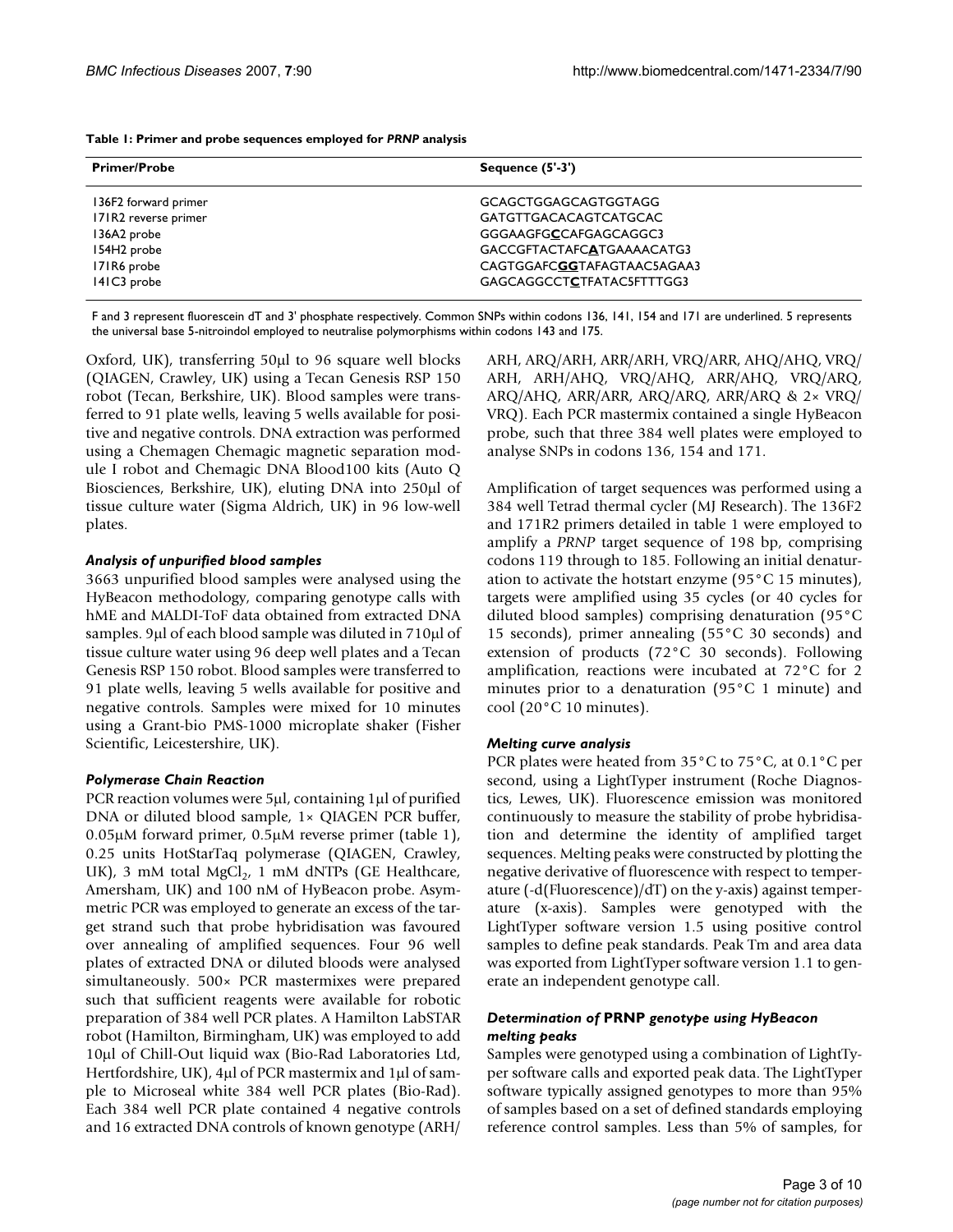which the genotype was obvious by eye, required manual analysis when the LightTyper software assigned weak positive or unknown calls due to minor variations of melt curves from defined standards. A second, independent genotype call was obtained by exporting peak data into a Microsoft Excel spreadsheet that employed a combination of peak Tms and areas to genotype samples. Peak area ratios were employed to identify heterozygous samples that potentially possessed more than two copies of the *PRNP* gene [22,23]. A sample genotype was only reported if LightTyper/manual calls were concordant with exported spreadsheet data. Genotypes and rare sequence variants are presented using the notation described by Goldmann *et al.* [18].

Genotypes generated in HyBeacon tests were compared with hME and MALDI-TOF analysis performed in parallel. The hME assay employs MassEXTEND primers that anneal to target sequences adjacent to the polymorphism of interest. DNA polymerase is employed with a mixture of nucleotides and terminators to extend from the primer and through the polymorphic site. The resultant mass of the primer extension product is determined by mass spectrometry and is used to determine the sequence of nucleotides at the polymorphic site [16].

## *Melting curve analysis with complementary oligonucleotides*

The affect of rare polymorphisms on probe Tm was predicted using complementary oligonucleotides. 100 nM of each probe was hybridised to 200 nM of oligonucleotide homologue in QIAGEN PCR buffer and a total of 3 mM MgCl<sub>2</sub>. Microseal white 384 well PCR plates (Bio-Rad) were heated to 95°C for 1 minute and cooled to 20°C for 1 minute, prior to melting curve analysis using a LightTyper instrument, heating samples from 35°C to 75°C, at 0.1°C per second. Peak Tm data was determined using LightTyper software version 1.1.

## **Results**

Amplified targets were reliably detected and identified using the Tms of HyBeacon melting peaks. Probes exhibited ΔTms greater than 5°C, enabling reliable detection and differentiation of A136, V136, L141, F141 R154, H154, R171, Q171 and H171 melting peaks using the LightTyper software. Samples that were homozygous at a given codon yielded a single peak, of defined Tm, whereas heterozygous samples yielded two melting peaks with characteristic heights and areas. The mean Tms observed for each probe peak are detailed in table 2. The major *PRNP* alleles were typically identified if peak Tms deviated from expected values by less than  $\pm 2^{\circ}$ C. The acceptance criteria employed for the detection and identification of  $Q^{171}$ melting peaks were narrower than the mean Tm  $\pm 2^{\circ}$ C due to the neighbouring L<sup>168</sup> polymorphism. In each case,

the acceptance criteria for the major *PRNP* alleles exceeded the mean  $\pm$  3 standard deviations, ensuring robust detection of melting peaks. Sequencing was performed for samples that yielded unexpected peak Tms or discordant HyBeacon/MALDI genotype calls. The detection of additional polymorphisms (e.g.  $T^{137}$  and  $L^{168}$ ) was achieved if observed peak Tms deviated from expected mean Tms (table 2) by at least 1.9°C.

## *Codon 136*

The C to T polymorphism in codon 136 (Ala [A]>Val [V]; GCC>GTC) was analysed using the HyBeacon 136A2, which possesses a C nucleotide at the polymorphic site. The probe generated a melting peak with a Tm of approximately 62.0°C when hybridised to the fully complementary alanine target sequence and exhibited a Tm of approximately 53.2°C when hybridised to the mismatched valine target sequence (Fig 1A). Samples that were heterozygous for A136 and V136 generated both 62.0°C and 53.2°C peaks (Fig. 1B).

A further T to C polymorphism within codon 137 (Met [M]>Thr [T]; ATG>ACG], with a frequency in the UK flock of approximately 0.012 [18], caused the 136A2 probe to generate a peak Tm of approximately 59.5°C (Fig. 1A). Samples possessing threonine at codon 137 were genotyped correctly and the polymorphism may either be included (e.g. AT137RQ/VRQ) or omitted (e.g. ARQ/VRQ) from reported genotypes. The presence of  $T^{137}$  in 3 of the 8918 DNA samples was confirmed through sequencing.

An additional SNP within codon 136 is responsible for encoding threonine (Ala [A]>Thr [T]; GCC>ACC). The G to A polymorphism causes the 136A2 probe to exhibit a Tm of 56.9°C (Fig. 1B). This T allele has not been reported in studies of UK flocks [18], but has been detected in other countries [6]. Identification of the T136 melting peak was demonstrated using Cypriot sheep samples of ARQ/TRQ and TRQ/TRQ genotype. Differentiation of  $V^{136}$  and  $T^{136}$ peaks was demonstrated using a mixture of VRQ/VRQ and TRQ/TRQ DNA samples. The 136A2 HyBeacon was demonstrated to be capable of simultaneously analysing at least three SNPs, generating four distinct melting peaks (table 2).

## *Codon 154*

The G to A polymorphism of codon 154 (Arg [R]>His [H]; CGT>CAT) was analysed using the HyBeacon 154H2, which possesses an A nucleotide at the polymorphic site. The probe generated melting peaks possessing an average Tm of 56.6°C when hybridised to the fully complementary histidine target sequence and exhibited a C/A mismatch and a Tm of approximately 49.9°C when hybridised to the arginine target sequence. Samples that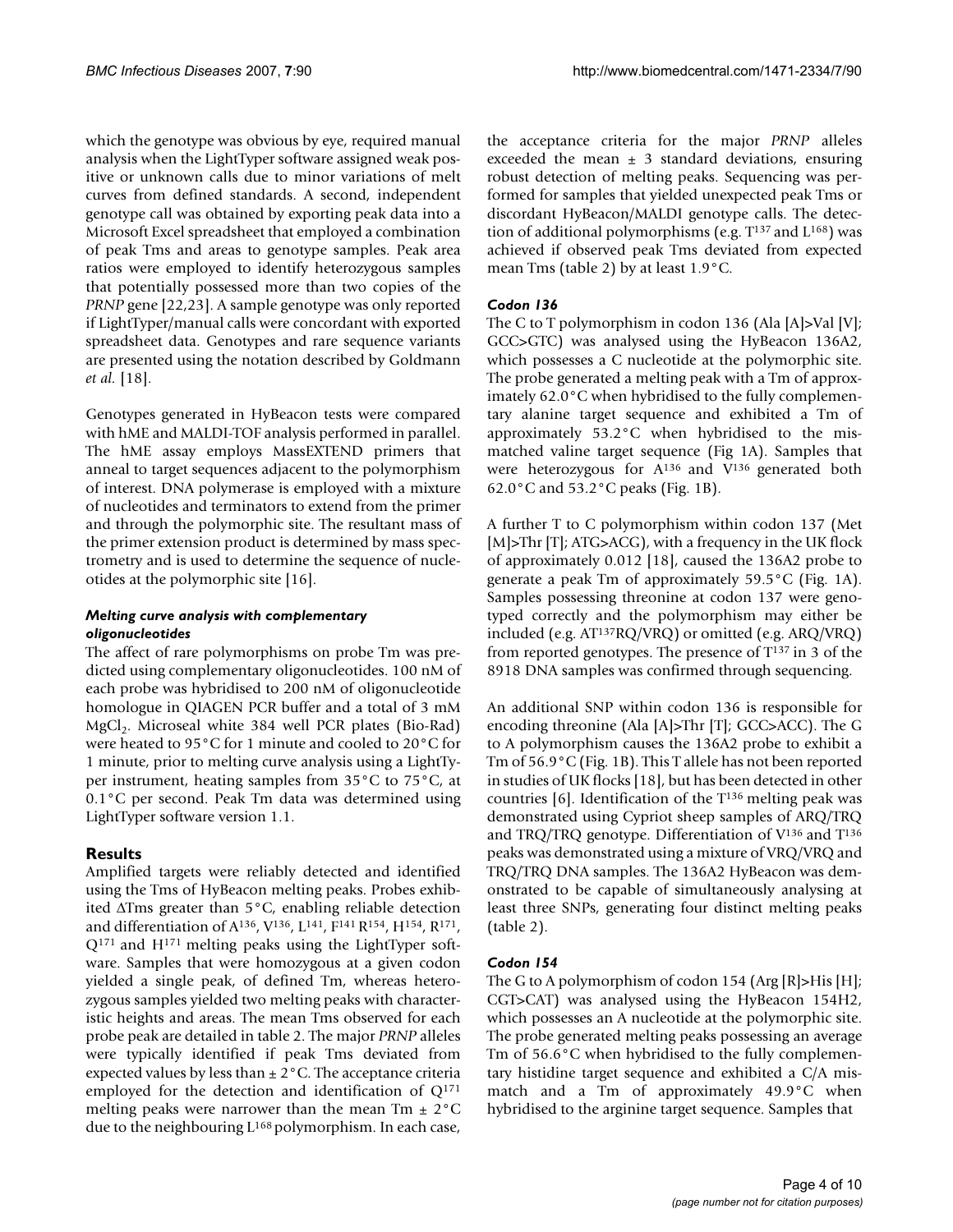| Probe | <b>Melting peak</b> | Mean Tm          | SD   | N              | <b>Tm Acceptance</b><br>Criteria     |
|-------|---------------------|------------------|------|----------------|--------------------------------------|
| 136A2 | A136                | $62.0^{\circ}$ C | 0.49 | 2228           | $60.0^{\circ}$ C – 64.0 $^{\circ}$ C |
| 136A2 | V <sup>136</sup>    | $53.2^{\circ}$ C | 0.36 | 214            | $51.2^{\circ}$ C – $55.2^{\circ}$ C  |
| 136A2 | T136                | 56.9 $\degree$ C | 0.15 | 8              | $55.2^{\circ}C - 58.9^{\circ}C$      |
| 136A2 | AT <sup>137</sup>   | $59.5^{\circ}$ C | 0.19 | $\overline{7}$ | $59.0^{\circ}C - 60.0^{\circ}C$      |
| 154H2 | $H^{154}$           | $56.6^{\circ}$ C | 0.51 | 300            | $54.6^{\circ}$ C – 58.7 $^{\circ}$ C |
| 154H2 | R <sub>154</sub>    | $49.9^{\circ}$ C | 0.29 | 2171           | $47.9^{\circ}$ C – 51.9 $^{\circ}$ C |
| 171R6 | R <sup>171</sup>    | $55.4^{\circ}$ C | 0.39 | 1524           | $53.4^{\circ}$ C – 57.4 $^{\circ}$ C |
| 171R6 | Q <sup>171</sup>    | $49.8^{\circ}$ C | 0.31 | 1392           | $48.4^{\circ}$ C – 51.8 $^{\circ}$ C |
| 171R6 | OE175               | 49.7 $\degree$ C | 0.21 | 12             | $48.4^{\circ}C - 51.8^{\circ}C$      |
| 171R6 | $L^{168}O$          | 47.9 $\degree$ C | 0.19 | 5              | $46.9^{\circ}C - 48.4^{\circ}C$      |
| 171R6 | H <sup>171</sup>    | $44.8^{\circ}$ C | 0.27 | 168            | $42.8^{\circ}$ C – $46.8^{\circ}$ C  |
| 171R6 | K <sup>171</sup>    | 41.0 $\degree$ C | 0.15 | 8              | $39.0^{\circ}C - 42.8^{\circ}C$      |
| 4 C3  | F141                | $53.9^{\circ}$ C | 0.19 | 39             | $51.9^{\circ}$ C – $55.9^{\circ}$ C  |
| 141C3 | 14                  | $45.0^{\circ}$ C | 0.14 | 6              | $43.0^{\circ}$ C $- 47.0^{\circ}$ C  |

#### **Table 2: Probe Tms and acceptance criteria**

The mean Tms for each probe melting peak are presented, where N is the number of peaks investigated and SD is the standard deviation. The peak Tms for the major *PRNP* alleles were obtained from six 384 well plates prepared on different working days, thereby accounting for sample-tosample and run-to-run sources of variation. Variant alleles exhibiting uncommon genotypes or additional SNPs are *italicised*. Acceptance criteria for these rare polymorphisms were estimated from the few samples analysed, minimising the potential for miscalling melting peaks.

were heterozygous for R154 and H154 generated both 56.6°C and 49.9°C peaks.

#### *Codon 171*

Two adjacent SNPs present in codon 171 are responsible for encoding glutamine (CAG), arginine (CGG) and histidine (CAT). The two SNPs were simultaneously analysed using the HyBeacon 171R6, which yielded a peak Tm of approximately 55.4°C when hybridised to the fully complementary arginine codon. The probe exhibits single and double nucleotide mismatches when hybridised to glutamine and histidine sequence variants, reducing the Tm of hybridisation to approximately 49.8°C and 44.8°C respectively (table 2). Homozygous samples yielded single melting peaks and heterozygous samples generated two of the above peaks.

A rare SNP within codon 175 (Gln [Q]>Glu [E]; CAG>GAG) caused an earlier developmental version of the 171 HyBeacon to miscall ARR/ARQE175 samples as ARR/ARH. This SNP has a reported frequency in the UK flock of 0.007 [18]. The E175 allele reduced the Tm of the Q171 peak such that it fell within the acceptance range of the  $H^{171}$  peak. To prevent such miscalls during analysis, the polymorphism within codon 175 was neutralised using the universal base 5-nitroindole, which is a synthetic nucleotide analogue that hybridises equally with the four naturally occurring bases [24]. The 171R6 HyBeacon is unaffected by the E175 SNP (table 2) and generates similar melting peaks with ARR/ARQ and ARR/ARQE175 samples. An additional probe may be designed if analysis of E175 is required.

A further SNP within codon 168 (Pro [P]>Leu [L]; CCA>CTA), with a reported frequency of 0.008 in the UK flock [18], was identified using the 171R6 HyBeacon. The C to T polymorphism within codon 168 was reliably identified through shifts in peak melting temperature, for example causing the Tm of the glutamine peak to be reduced to approximately 48°C. The L<sup>168</sup> polymorphism was detected in 17 purified DNA samples and 4 of the unpurified bloods. Samples possessing the L168 SNP were genotyped correctly, confirmed by sequencing, and the polymorphism may either be included (e.g. ARR/ ARL168Q) or omitted (e.g. ARR/ARQ) from reported genotypes.

An additional SNP within codon 171 is responsible for encoding lysine (Gln [Q]>Lys [K]; CAG>AAG). The 171R6 probe exhibits two nucleotide mismatches when hybridised to the lysine allele, generating a Tm of approximately 41°C. This K allele has not been reported in studies of UK flocks [18], but has been detected in other countries [5]. Identification of the  $K^{171}$  melting peak was demonstrated using Cypriot sheep samples of ARR/ARK, ARQ/ARK and ARK/ARK genotype. Differentiation of H171 and K171 peaks was demonstrated using a mixture of ARH/ARH and ARK/ ARK DNA samples.

The 171R6 HyBeacon is capable of simultaneously analysing four SNPs, generating five distinct peaks.

#### *Imbalanced melting peaks*

Each parent sheep typically contributes a single *PRNP* allele to its progeny, such that maternally and paternally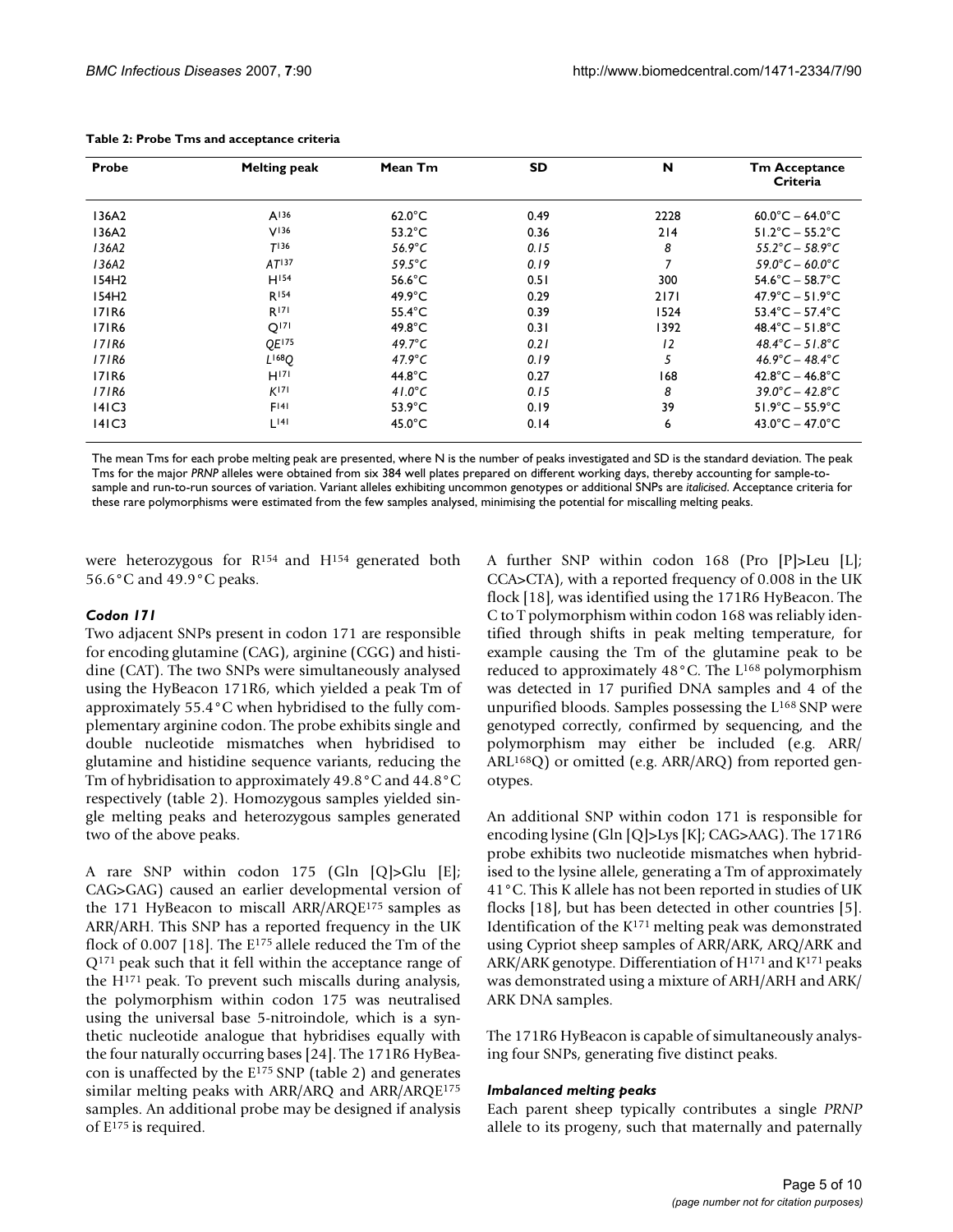

**Figure 1** 

**Detection of additional polymorphisms with the 136**  HyBeacon. (A) The T<sup>137</sup> polymorphism is detected as a melting peak at approximately 59.5°C and is clearly distinct from the A136 and V136 peaks at 62.0°C and 53.2°C respectively. (B)  $T^{136}$  is detected as a melting peak at approximately 56.9°C, enabling clear differentiation of genotypes such as ARR/VRQ and ARR/TRQ.

inherited alleles exist in a 1:1 ratio in 'normal' genotypes. However, a small subset of sheep have been found to exhibit abnormal (also known as complex) genotypes, where the two alleles of heterozygous samples appear to be present in unequal ratios [22,23]. Fluorescent primer extension, hME/MALDI-ToF and HyBeacon analyses have all yielded imbalanced peak data when analysing blood samples. The generation of imbalanced peak data may

| Table 3: Peak area ratios and imbalanced melting peaks |  |  |
|--------------------------------------------------------|--|--|
|--------------------------------------------------------|--|--|

derive from a recognised genetic phenomenon known as chimerism or could be caused by the presence of additional polymorphisms in target sequences. Analyses employing alternate sample types, such as hair roots, ear tissue plugs and saliva, are expected to resolve a large proportion of the abnormal results obtained from blood.

Samples that yielded imbalanced melting peak data were called "Unknown" by the LightTyper software. Melting peaks were also determined to be imbalanced by measuring the ratio between mismatched and matched peak areas. Acceptance criteria for normal, balanced, heterozygotes were determined using the area ratios obtained from 4560 purified DNA samples (i.e. twelve 384 well plates, excluding negative controls). Acceptance criteria for peak area ratios (table 3) were determined using only A136/V136,  $R^{154}/H^{154}$ ,  $R^{171}/Q^{171}$ ,  $R^{171}/H^{171}$  and  $Q^{171}/H^{171}$  genotypes, excluding data generated in the presence of additional rare polymorphisms (e.g.  $R^{171}/L^{168}Q^{171}$ ). Samples that exhibit imbalanced melting peaks and area ratios that are outside of defined limits must be repeated for confirmation.

The estimated frequency of animals appearing to possess more than two copies of the *PRNP* gene is approximately 0.001 of the UK flock when analysing blood samples [22,23]. Our study of 8918 purified DNA samples was enriched for samples that had previously generated imbalanced peak data in MALDI-ToF analyses. Whilst 72 samples exhibited imbalanced MALDI peaks, only 43 heterozygous samples yielded imbalanced melting peaks.

## *Assay performance*

The performance of HyBeacon *PRNP* assays was assessed through determination of first time pass rates (FTPR) and concordance with parallel homogeneous MassEXTEND™ and MALDI-ToF analysis. Samples that contributed to the FTPR generated high quality peak data in 136, 154 and 171 assays. Samples were treated as "fails" if melting peaks were absent from any one of the tests or if software/ analyst genotype calls were discordant with exported spreadsheet data. Samples were also excluded from FTPR

| Heterozygote | Mean area ratio | SD   | N    | <b>Lower limit</b> | <b>Upper limit</b> |
|--------------|-----------------|------|------|--------------------|--------------------|
| 136 A/V      | 0.83            | 0.07 | 238  | 0.62               | I.04               |
| 154 R/H      | 0.61            | 0.06 | 396  | 0.43               | 0.79               |
| 171 R/Q      | 0.97            | 0.08 | 1516 | 0.73               | 1.21               |
| 171 R/H      | 0.52            | 0.08 | 153  | 0.28               | 0.76               |
| 171 Q/H      | 0.75            | 0.06 | 46   | 0.57               | 0.93               |

4560 purified DNA samples were employed to determine the acceptance criteria for peak area ratios. The peak area ratios of heterozygous samples were calculated by dividing the area under the mismatched melting peak by the area under the matched melting peak. N is the number of heterozygous samples and SD is the standard deviation. Acceptance criteria for normal balanced heterozygotes were determined as the mean area ratio ± 3 standard deviations. Samples exhibiting imbalanced melting peaks generated area ratios outside of defined limits.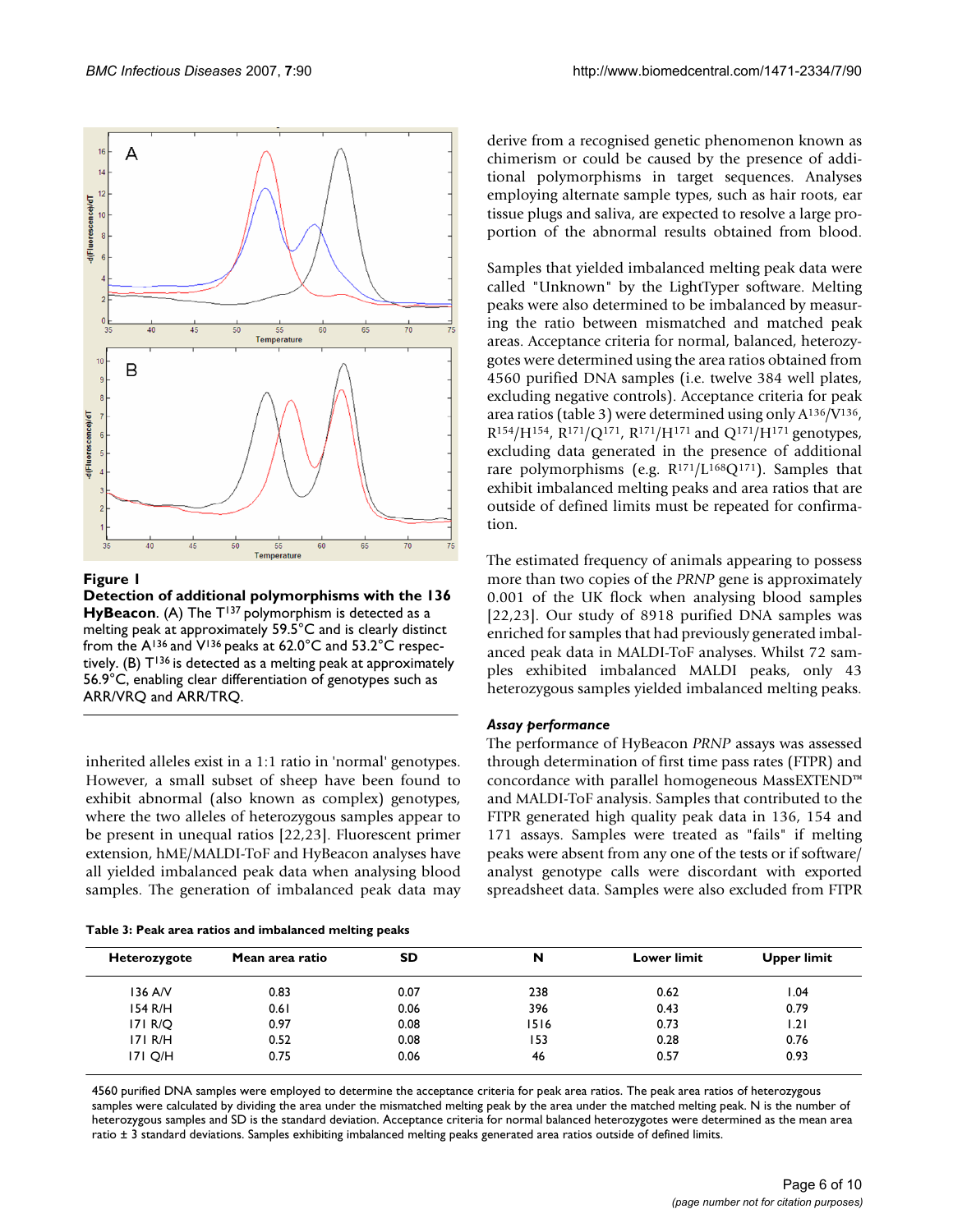if they exhibited imbalanced melting peaks. The average FTPR for 384 well plates was 97.8% (standard deviation = 1.23) with purified DNA samples.

HyBeacon and MALDI-ToF genotype calls were 99.8% concordant. The 17 DNA samples that yielded incongruent calls were sequenced and confirmed to possess leucine at codon 168, generating ARR/ARL<sup>168</sup>Q and ARL<sup>168</sup>Q/ ARH genotypes in HyBeacon tests. These samples yielded imbalanced peaks in MALDI analyses and were reported as ARR/ARR/ARQ and ARQ/ARH/ARH respectively [22].

### *Direct blood analysis*

HyBeacon assays may also be performed directly using unpurified sheep blood samples. Blood samples only need to be diluted in water to reduce PCR inhibition and lighten sample colour enabling fluorescence detection. Five additional PCR cycles were required to analyse unpurified blood samples due to the low DNA concentrations once diluted. High quality melting peaks were obtained in 136, 154 and 171 assays, enabling accurate determination of sample genotypes. Analyses employing unpurified blood samples were extremely efficient yielding high quality melting peaks with the majority of samples, demonstrating first time pass rates between 85% and 95% (mean = 91.2%). Pass rates using unpurified blood were considerably more variable (standard deviation = 3.95) than PCR plates employing purified DNA samples. HyBeacon and MALDI-ToF data was 99.9% concordant, where the 4 DNA samples that yielded incongruent calls possessed leucine at codon 168. Blood samples yielded elevated numbers of weak positives with melting peaks of reduced height. Our study of 3663 unpurified blood samples was not enriched for samples that had previously generated imbalanced peak data in MALDI-ToF analyses. Whilst 7 samples yielded imbalanced MALDI peaks (with extracted DNA), 153 heterozygous samples exhibited imbalanced melting peaks in at least one assay.

## *Predicting the affect of rare sequence variants*

In addition to the  $T^{136}$ ,  $T^{137}$ ,  $L^{168}$ ,  $K^{171}$  and  $E^{175}$  polymorphisms described above, additional published polymorphisms in codons 138, 151, 154, 170 and 172 are covered by the diagnostic probes [14,18]. The affect of glycine at codon 170 (D170G; GAT>GGT) was investigated using two DNA samples previously genotyped as ARR/AHG170Q using a combination of hME, MALDI-ToF and sequencing analysis. The G170 polymorphism reduced the Tm of the 171R6 melting peak to 40.0°C and is not expected to compromise the accuracy of *PRNP* genotypes. In the absence of suitable DNA samples, the affects of other rare polymorphisms were predicted by hybridisation of probes to complementary oligonucleotide sequences (table 4). Whilst melting peak Tms obtained with oligonucleotide and PCR targets are expected to vary (e.g. due to length and concentration differences), probe hybridisation to 200 nM of oligonucleotide homologue yielded melting temperatures that were comparable with PCR amplified target sequences.

## *Codon 141*

A polymorphism within codon 141 has been linked to atypical scrapie [8,9,18]. Codon 141 falls outside the range of 136, 154 and 171 HyBeacons, so an additional probe was designed to analyse this common polymorphism. The C to T polymorphism of codon 141 (Leu [L]>Phe [F]; CTT>TTT) was analysed using the HyBeacon 141C3 (table 1), which possesses a C nucleotide at the polymorphic site. Melting curve studies with complementary oligonucleotides predicted that asparagine at codon 138 would be reliably detected along with L<sup>141</sup> and F<sup>141</sup> in all homozygous and heterozygous allele combinations (table 4). In contrast the  $R^{143}$  polymorphism was predicted to cause L141R143 alleles to be miscalled as F141. The R143 polymorphism was therefore neutralised using the universal base 5-nitroindole as described above. Analysis of codon 141 was performed using the same primers employed for 136, 154 and 171 assays. The 141 HyBeacon generated a melting peak possessing a Tm of approximately 54°C when hybridised to the fully complementary leucine target sequence and exhibited a C/A mismatch and a Tm of approximately 44.5°C when hybridised to the phenylalanine target sequence. Samples that were heterozygous for  $L^{141}$  and  $F^{141}$  generated both 54°C and 44.5°C peaks. Sample genotypes were unaffected by the presence of arginine at codon 143, with HyBeacon and MALDI-ToF results in complete concordance.

## **Discussion**

The accuracy, reproducibility and robustness of HyBeacon assays was evaluated using in excess of 8900 purified DNA samples, comparing genotype calls with parallel homogeneous MassEXTEND™ and MALDI-ToF analysis. Samples were analysed in 384 well plates using a LightTyper instrument, achieving an average first time pass rate (FTPR) of 97.8%. HyBeacon and MALDI-ToF genotype calls were 99.8% concordant, where all discordant samples were sequenced and confirmed to possess leucine at codon 168. Fewer samples yielded imbalanced peak data in HyBeacon tests compared with hME and MALDI-ToF analysis of the same sample set, thereby reducing the number of samples requiring reanalysis.

Genotyping technologies that employ primer extension events to characterise downstream SNPs (e.g. SNaPshot, Applied Biosystems or hME, Sequenom) can be affected by the presence of additional polymorphisms within the primer sequences. Additional polymorphisms neighbouring the SNPs of interest can considerably reduce the stabil-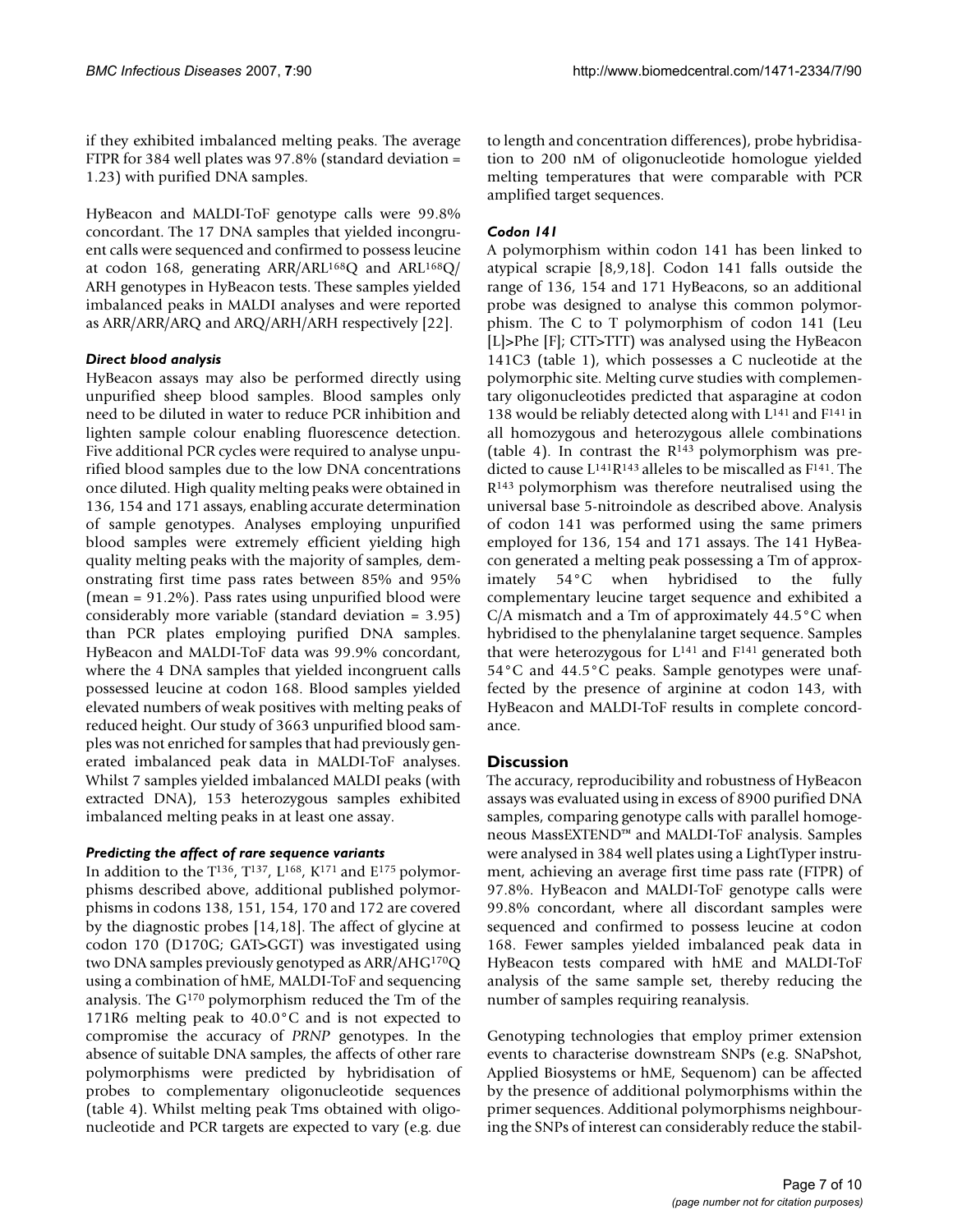| Probe             | Polymorphisms           | Oligonucleotide sequence (5'-3') | Mean Tm          | <b>SD</b> |
|-------------------|-------------------------|----------------------------------|------------------|-----------|
| 136A2             | A136                    | <b>GCCTGCTCATGGCACTTCCC</b>      | $61.6^{\circ}$ C | 0.13      |
| 136A2             | V136                    | <b>GCCTGCTCATGACACTTCCC</b>      | $53.3^{\circ}$ C | 0.13      |
| 136A2             | A136 & S138R            | GCCTGCGCATGGCACTTCCC             | $57.3^{\circ}$ C | 0         |
| 136A2             | V136 & S138R            | <b>GCCTGCGCATGACACTTCCC</b>      | $47.3^{\circ}$ C | 0.13      |
| 136A2             | A136 & S138N            | <b>GCCTGTTCATGGCACTTCCC</b>      | $55.9^{\circ}$ C | 0.13      |
| 136A2             | V136 & S138N            | <b>GCCTGTTCATGACACTTCCC</b>      | $44.9^{\circ}$ C | 0.18      |
| 154H <sub>2</sub> | H154                    | CATGTTTTCATGATAGTAACGGTC         | $57.2^{\circ}$ C | 0.18      |
| 154H <sub>2</sub> | <b>R154</b>             | CATGTTTTCACGATAGTAACGGTC         | $50.2^{\circ}$ C | 0.18      |
| 154H <sub>2</sub> | <b>HI54 &amp; RI5IC</b> | CATGTTTTCATGATAGTAACAGTC         | $51.4^{\circ}$ C | 0         |
| 154H2             | <b>RI54 &amp; RI5IC</b> | CATGTTTTCACGATAGTAACAGTC         | $43.1^{\circ}$ C | 0         |
| 154H <sub>2</sub> | <b>HI54 &amp; RI51H</b> | CATGTTTTCATGATAGTAATGGTC         | $52.7^{\circ}$ C | 0.13      |
| 154H2             | R154 & R151H            | CATGTTTTCACGATAGTAATGGTC         | $45.2^{\circ}$ C | 0.13      |
| 154H <sub>2</sub> | <b>HI54 &amp; RI51G</b> | CATGTTTTCATGATAGTAACCGTC         | $51.1^{\circ}$ C | 0         |
| 154H2             | <b>RI54 &amp; RI51G</b> | CATGTTTTCACGATAGTAACCGTC         | $42.8^{\circ}$ C | 0         |
| 154H <sub>2</sub> | <b>R154L</b>            | CATGTTTTCAAGATAGTAACGGTC         | $52.2^{\circ}$ C | 0.18      |
| <b>171R6</b>      | <b>R171</b>             | TTCTGGTTACTATACCGATCCACTG        | $56.9^{\circ}$ C | 0         |
| <b>171R6</b>      | <b>O171</b>             | TTCTGGTTACTATACTGATCCACTG        | $50.5^{\circ}$ C | 0.27      |
| <b>171R6</b>      | H <sub>17</sub>         | TTCTGGTTACTATAATGATCCACTG        | $45.2^{\circ}$ C | 0.18      |
| <b>171R6</b>      | R171 & Y172D            | TTCTGGTTACTATCCCGATCCACTG        | $50.5^{\circ}$ C | 0.28      |
| <b>171R6</b>      | Q171 & Y172D            | TTCTGGTTACTATCCTGATCCACTG        | $46.3^{\circ}$ C | 0.13      |
| <b>171R6</b>      | <b>HI71 &amp; YI72D</b> | TTCTGGTTACTATCATGATCCACTG        | $40.7^{\circ}$ C | 0.13      |
| 4 C3              | LI4I                    | <b>CCAAAATGTATAAGAGGCCTGCTC</b>  | $54.1^{\circ}$ C | 0.17      |
| 4 C3              | F[4]                    | CCAAAATGTATAAAAGGCCTGCTC         | $45.1^{\circ}$ C | 0.13      |
| 4 C3              | L141 & S138N            | <b>CCAAAATGTATAAGAGGCCTGTTC</b>  | $49.4^{\circ}$ C | 0.13      |
| 4 C3              | F141 & S138N            | CCAAAATGTATAAAAGGCCTGTTC         | $39.2^{\circ}$ C | 0.17      |
| 4 C3              | L141 & H143R            | <b>CCAAAACGTATAAGAGGCCTGCTC</b>  | $54.9^{\circ}$ C | 0.13      |
| 4 C3              | F141 & H143R            | <b>CCAAAACGTATAAAAGGCCTGCTC</b>  | $45.6^{\circ}$ C | 0.13      |

#### **Table 4: Predicted Tms of rare** *PRNP* **polymorphisms**

Complementary oligonucleotides were employed to predict the affect of rare polymorphisms on probe melting temperature. Six replicate analyses were performed for each target oligonucleotide. The mean Tm and standard deviation (SD) for melting peaks is presented. The nucleotides representing the polymorphisms in codons 136, 141, 154 and 171 are highlighted along with rare polymorphisms in neighbouring codons.

ity of genotyping primers and affect the efficiency of extension, resulting in imbalanced peaks or allele dropout and potentially incorrect calls. The presence of leucine at codon 168 reduces the efficiency of primer extension with L168Q alleles in Sequenom hME assays, creating MALDI peak imbalances in ARR/ARL<sup>168</sup>Q and ARL<sup>168</sup>Q/ ARH heterozygotes.  $L^{168}$  is detected using HyBeacons as a decrease in Tm, such that Q and L168Q targets may be reliably differentiated.

Alternate fluorescent probe technologies (such as hydrolysis probes), which rely on real-time fluorescence increases to detect and differentiate polymorphic sequences, will also be affected by the presence of additional SNPs in target sequences. Such real-time PCR technologies typically employ a separate probe for each sequence variant and would require seven probes just to analyse the common 136, 154 and 171 alleles [25]. The presence of additional SNPs within target sequences would decrease the stability of real-time probes, reducing or preventing the generation of fluorescent signal and potentially generating incorrect genotypes. The stability of HyBeacon hybridisation is also affected by the presence of rare polymorphisms. However, unlike the genotyping technologies described above, these additional SNPs are detected through decreases in peak Tm, generating novel melting peaks and correct calls. Post-amplification melting curve analysis of *PRNP* polymorphisms has also been presented for HybProbes that employ fluorescence resonance energy transfer (FRET) [26,[27](#page-9-0)].

HyBeacon assays were able to detect the additional polymorphisms T<sup>136</sup>, T<sup>137</sup> L<sup>168</sup> and K<sup>171</sup> through distinct shifts in melting peak Tm. The rare polymorphisms  $R^{138}$ ,  $N^{138}$ ,  $C^{151}$ , H<sup>151</sup>, G<sup>151</sup>, L<sup>154</sup> and D<sup>172</sup> [14,18], were not encountered during validation of the HyBeacon assays, but their effects were predicted using complementary oligonucleotide targets (table 4). R138, N138, H151, L154 and G170 are not expected to affect the accuracy of *PRNP* genotype calls since they result in melting peak Tms that are outside of the acceptance criteria established for  $A^{136}$ ,  $V^{136}$ ,  $R^{154}$ , H154, R171, Q171 and H171 (table 2). C151, G151 and D172 polymorphisms are also expected to return the correct *PRNP* genotypes except when present in AHC<sup>151</sup>Q, AHG151Q, ARRD172, ARQD172, AHQD172 and VRQD172 alleles, of which only  $C^{151}$  has been reported in the UK flock (at a frequency of 0.002) [18]. Further unpublished sequence polymorphisms could also give rise to incorrect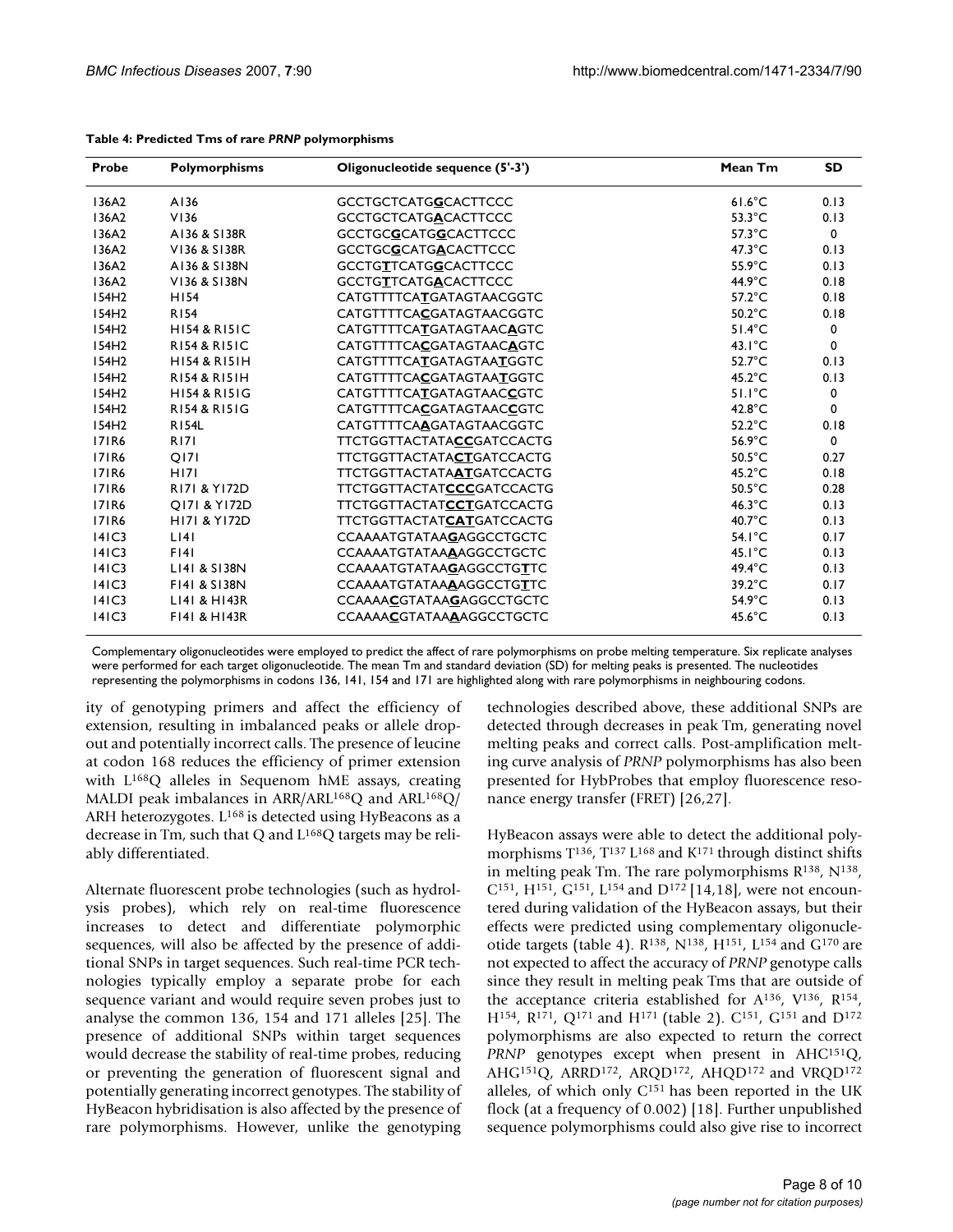genotype calls if they result in melting peaks that coincide with the expected Tms detailed in table 2. Several of the other reported polymorphisms, such as S167 and K176 fall outside the HyBeacon binding sites and have no effect on peak Tms.

All genotyping technologies have the potential to miscall *PRNP* genotypes when certain rare sequence variants are present in primer/probe sequences. These miscalls may remain undetected unless all samples are sequenced or genotypes compared with an independent genotyping method. Undesirable polymorphisms, which have the potential to generate incorrect calls, may be neutralised using universal nucleosides such as inosine, 3-nitropyrrole and 5-nitroindole [24], as described here with  $R^{143}$ and E175. Alternatively, degenerative bases such as dP and dK phosphoramidites may be introduced into oligonucleotides to base pair with A and G or with C and T respectively (Glen Research, Virginia, USA). A more cost effective method to "mask" additional polymorphisms might be to design probe sequences such that they comprise a mismatched nucleotide at the polymorphic site when hybridised to all possible target alleles [28]. The Tm for each sequence variant should ideally differ by less than 1°C to ensure detection of further polymorphisms that may flank the masked position.

The 136, 141, 154 and 171 assays were performed in separate PCR plates, each containing a single HyBeacon probe. The HyBeacon assays were not combined into multiplexes to ensure that additional SNPs and imbalanced melting peaks were reliably detected. The bottle-neck for analysis within our laboratory was the number of PCR plates that could be prepared per day. However, with two Hamilton LabSTAR robots in operation up to 1440 samples could be analysed each day using 136, 154 and 171 assays. Furthermore, since each of the HyBeacon tests employs the same primer pair, a single PCR plate can be prepared for each batch of samples, without inclusion of probes or Chill-Out liquid wax. Daughter plates prepared robotically post-amplification will mix a portion of the target amplicon with a specific HyBeacon probe. This approach considerably increases the number of samples that may be analysed each day. Melting curve analysis using a LightCycler 480 instrument (Roche Diagnostics) or similar real time PCR system would negate the requirement for Chill-Out liquid wax. The LightCycler 480 instrument will also permit colour-multiplexing with 384 well plates, enabling multiple probes labelled with spectrally distinct dyes to be employed simultaneously in each well [19,[27\]](#page-9-0). HyBeacon assays may be performed in both high-throughput and ultra-rapid formats, where assays performed in glass capillaries using a LightCycler instrument are completed within 30 minutes.

The accuracy, reproducibility and robustness of blood assays was evaluated using in excess of 3600 unpurified samples. Whilst the average pass rate was in excess of 90%, the increased analysis times and repeat rates required for direct blood analyses negate much of the cost savings achieved through omitting DNA extraction. Further development is required to enable unpurified blood samples to be analysed in a high-throughput scenario. However, "pen-side" tests could be performed using unpurified blood samples and a portable PCR instrument.

## **Conclusion**

The fluorescent probe assays described here provide an extremely accurate and robust method for the analysis of single and clustered *PRNP* gene polymorphisms. Target sequences were detected through the generation of melting peaks and differentiated on the basis of melting temperature. Genotyping assays were successfully validated through comparison with a MALDI-ToF method and DNA sequencing. The flexibility of the diagnostic tests enabled samples to be correctly genotyped in the presence of additional sequence variations flanking the polymorphisms of interest.

## **Competing interests**

The author(s) declare that they have no competing interests.

## **Authors' contributions**

DF designed the project and protocols involved, designed primers/probes, performed sample analysis and prepared this manuscript. DJ performed robotic preparation of PCR plates, assisted with sample analysis and compared genotypes with MALDI-ToF data. DM, JT and PD participated in the design of the project. JT contributed to preparation of the manuscript. All authors read and approved the final manuscript.

## **Acknowledgements**

The authors wish to thank Rebecca Howard, Leena Raw-Bhosun and Inaki Borja for excellent technical assistance. All sheep samples were collected as part of the National Scrapie Plan for Great Britain and their use in this study was approved by the scheme administrators, DEFRA.

## **References**

- 1. Prusiner SB: **[Prions.](http://www.ncbi.nlm.nih.gov/entrez/query.fcgi?cmd=Retrieve&db=PubMed&dopt=Abstract&list_uids=9811807)** *Proc Natl Acad Sci USA* 1998, **95:**13363-13383.
- 2. Goldmann W, Hunter N, Foster JD, Salbaum JM, Beyreuther K, Hope J: **[Two alleles of a neural protein gene linked to scrapie in](http://www.ncbi.nlm.nih.gov/entrez/query.fcgi?cmd=Retrieve&db=PubMed&dopt=Abstract&list_uids=1969635) [sheep.](http://www.ncbi.nlm.nih.gov/entrez/query.fcgi?cmd=Retrieve&db=PubMed&dopt=Abstract&list_uids=1969635)** *Proc Natl Acad Sci USA* 1990, **87:**2476-2480.
- 3. Hunter N, Goldmann W, Foster JD, Cairns D, Smith G: **[National](http://www.ncbi.nlm.nih.gov/entrez/query.fcgi?cmd=Retrieve&db=PubMed&dopt=Abstract&list_uids=9280041) [scrapie and PrP genotype: case-control studies in British](http://www.ncbi.nlm.nih.gov/entrez/query.fcgi?cmd=Retrieve&db=PubMed&dopt=Abstract&list_uids=9280041) [sheep.](http://www.ncbi.nlm.nih.gov/entrez/query.fcgi?cmd=Retrieve&db=PubMed&dopt=Abstract&list_uids=9280041)** *Vet Rec* 1997, **141:**137-140.
- 4. Belt PBGM, Muileman IH, Schreuder BEC, Bos-de Ruijter J, Gielkens ALJ, Smits MA: **[Identification of five allelic variants of the sheep](http://www.ncbi.nlm.nih.gov/entrez/query.fcgi?cmd=Retrieve&db=PubMed&dopt=Abstract&list_uids=7897344) [PrP gene and their association with natural scrapie.](http://www.ncbi.nlm.nih.gov/entrez/query.fcgi?cmd=Retrieve&db=PubMed&dopt=Abstract&list_uids=7897344)** *J Gen Virol* 1995, **76:**509-517.
- 5. Gombojav A, Ishiguor N, Horiuchi M, Serjmyadag D, Byambaa B, Shinagawa M: **[Amino acid polymorphisms of PrP gene in Mongo](http://www.ncbi.nlm.nih.gov/entrez/query.fcgi?cmd=Retrieve&db=PubMed&dopt=Abstract&list_uids=12576708)[lian sheep.](http://www.ncbi.nlm.nih.gov/entrez/query.fcgi?cmd=Retrieve&db=PubMed&dopt=Abstract&list_uids=12576708)** *J Vet Med Sci* 2003, **65:**75-81.